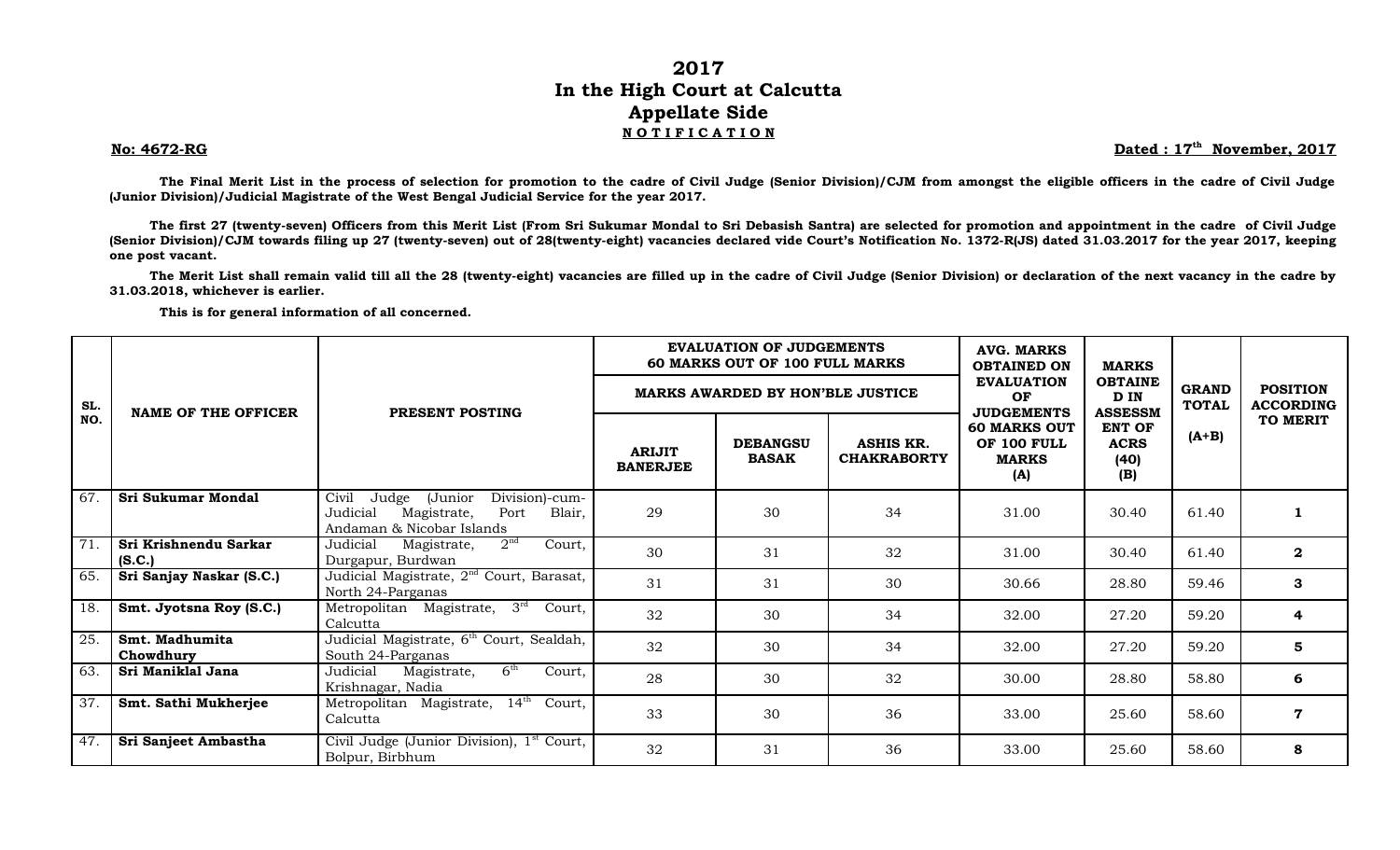| $\overline{19}$ . | Sri Ajay Raj Syangden (S.T.)           | Metropolitan Magistrate, 6 <sup>th</sup> Court,<br>Calcutta                                                                                                 | 33 | 29 | 32 | 31.33 | 27.20 | 58.53 | 9      |
|-------------------|----------------------------------------|-------------------------------------------------------------------------------------------------------------------------------------------------------------|----|----|----|-------|-------|-------|--------|
| 78.               | Smt. Glady Bomjan (S.T.)               | Civil Judge (Junior Division), Islampur,<br>Uttar Dinajpur                                                                                                  | 31 | 30 | 32 | 31.00 | 27.20 | 58.20 | 10     |
| 52.               | <b>Sri Subhadeep Biswas</b>            | Civil Judge (Junior Division), Bongaon,<br>North 24-Parganas                                                                                                | 33 | 30 | 34 | 32.33 | 25.60 | 57.93 | 11     |
| 54.               | Smt. Sangita Chatterjee                | Judicial Magistrate, 3 <sup>rd</sup> Court, Sadar,<br>Bankura                                                                                               | 32 | 31 | 34 | 32.33 | 25.60 | 57.93 | 12     |
| $\overline{33}$ . | <b>Md. Rafique Alam</b>                | Metropolitan Magistrate, 11 <sup>th</sup> Court,<br>Calcutta                                                                                                | 35 | 31 | 30 | 32.00 | 25.60 | 57.60 | 13     |
| $\overline{51}$ . | Sri Rishi Kusahary                     | Metropolitan Magistrate, 16 <sup>th</sup> Court,<br>Calcutta                                                                                                | 32 | 30 | 34 | 32.00 | 25.60 | 57.60 | 14     |
| $\overline{72}$ . | Sri Binay Kumar Nonia<br>(S.C.)        | Judicial Magistrate, 3 <sup>rd</sup> Court, Alipore,<br>South 24-Parganas                                                                                   | 30 | 29 | 32 | 30.33 | 27.20 | 57.53 | 15     |
| 10.               | Smt. Purba Kundu                       | Metropolitan Magistrate, $12^{th}$ Court,<br>Calcutta                                                                                                       | 33 | 30 | 32 | 31.66 | 25.60 | 57.26 | 16     |
| $\overline{11}$ . | <b>Sri Ranabir Mohan</b><br>Chatterjee | Metropolitan Magistrate, 13 <sup>th</sup> Court,<br>Calcutta                                                                                                | 32 | 29 | 34 | 31.66 | 25.60 | 57.26 | 17     |
| 23.               | Smt. Debasree Lahiri                   | Judicial Magistrate, 2 <sup>nd</sup> Court, Katwa,<br>Burdwan                                                                                               | 34 | 29 | 32 | 31.66 | 25.60 | 57.26 | 18     |
| 60.               | Sri Argha Banerjee                     | Judicial Magistrate, 7 <sup>th</sup> Court, Howrah<br>U.O.T. as Judicial Magistrate, 3rd Court,<br>Bishnupur, Bankura                                       | 30 | 31 | 34 | 31.66 | 25.60 | 57.26 | 19     |
| $\overline{27}$ . | Sri Ayan Majumdar                      | Registrar & Metropolitan Magistrate, 7th<br>Court, Calcutta                                                                                                 | 32 | 30 | 32 | 31.33 | 25.60 | 56.93 | 20     |
| 59.               | Sri Pabitra Sen                        | Judicial Magistrate, 4 <sup>th</sup> Court, Alipore,<br>South 24-Parganas U.O.T. as Civil<br>Judge (Junior Division), $2^{nd}$ Court,<br>Kandi, Murshidabad | 30 | 30 | 34 | 31.33 | 25.60 | 56.93 | 21     |
| 84.               | Smt. Sangita Dutta                     | Judicial Magistrate, 2 <sup>nd</sup> Court, Sadar,<br>Burdwan                                                                                               | 32 | 30 | 32 | 31.33 | 25.60 | 56.93 | 22     |
| 32.               | Sri Kuntal Bhattacharyya               | Metropolitan Magistrate, 9 <sup>th</sup> Court,<br>Calcutta                                                                                                 | 31 | 30 | 32 | 31.00 | 25.60 | 56.60 | 23     |
| 49.               | Sri Protyai Chowdhury                  | Judicial Magistrate, 6 <sup>th</sup> Court, Sadar,<br>Howrah                                                                                                | 31 | 30 | 32 | 31.00 | 25.60 | 56.60 | 24     |
| 62.               | Sri Gairik Roy (S.C.)                  | Judicial Magistrate, 5 <sup>th</sup> Court, Sadar,<br>Howrah                                                                                                | 29 | 30 | 34 | 31.00 | 25.60 | 56.60 | 25     |
| 66.               | <b>Smt. Subhra Bhowmick</b>            | Judicial Magistrate, 2 <sup>nd</sup> Court, Siliguri,<br>Darjeeling                                                                                         | 29 | 31 | 28 | 29.33 | 27.20 | 56.53 | 26     |
| 26.               | Sri Debasish Santra                    | Judicial Magistrate,<br>3 <sup>rd</sup><br>Court,<br>Krishnagar, Nadia                                                                                      | 33 | 30 | 34 | 32.33 | 24.00 | 56.33 | $27\,$ |
| 68.               | Sri Subrata Ghosh                      | Judicial Magistrate,<br>Bidhannagar,<br>North 24-Parganas                                                                                                   | 30 | 31 | 36 | 32.33 | 24.00 | 56.33 | 28     |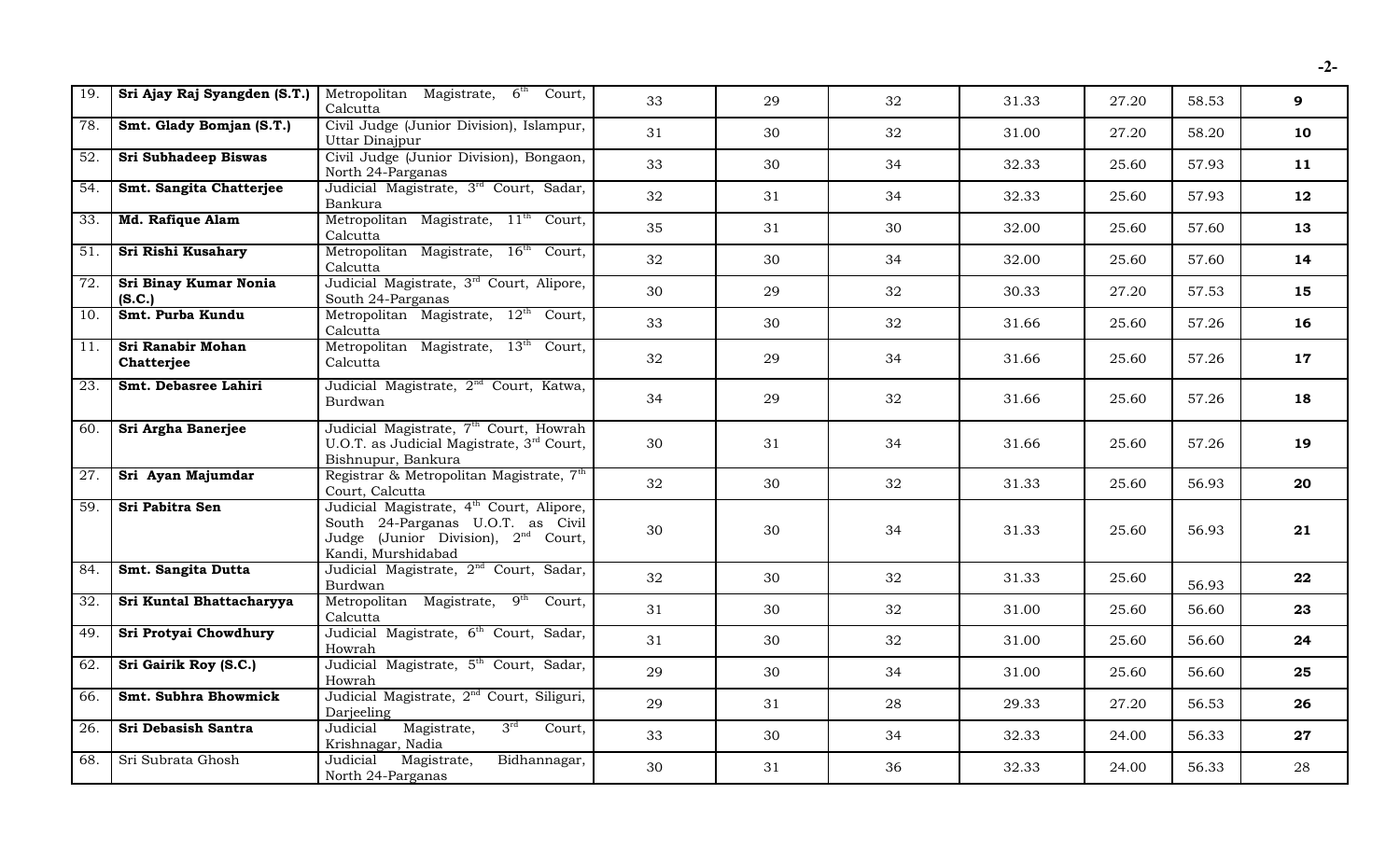| 44.               | Smt. Mala Chakraborty                   | Metropolitan Magistrate, 20 <sup>th</sup> Court,<br>Calcutta                                              | 29 | 31 | 32 | 30.66 | 25.60 | 56.26 | 29 |
|-------------------|-----------------------------------------|-----------------------------------------------------------------------------------------------------------|----|----|----|-------|-------|-------|----|
| $\overline{57}$ . | Sri Samaresh Bera                       | Civil Judge (Junior Division), Sadar,<br>Jalpaiguri                                                       | 27 | 31 | 34 | 30.66 | 25.60 | 56.26 | 30 |
| 69.               | Smt. Leena Lama (S.T.)                  | $\overline{(Junior)}$<br>Judge<br>Division),<br>Civil<br>Alipurduar, Jalpaiguri                           | 29 | 31 | 32 | 30.66 | 25.60 | 56.26 | 31 |
| 40.               | Sri Satyajit Maiti                      | Judicial Magistrate-cum-Civil Judge<br>(Junior Division), Campbell Bay,<br>Andaman & Nicobar Islands      | 31 | 30 | 30 | 30.33 | 25.60 | 55.93 | 32 |
| 76.               | Sri Sangram Saha@ Goutam<br>Saha (S.C.) | Civil Judge (Junior Division), Additional<br>Court-cum-Judicial<br>Magistrate,<br>Raiganj, Uttar Dinajpur | 26 | 30 | 30 | 28.66 | 27.20 | 55.86 | 33 |
| 30.               | Smt. Jhilom Gupta                       | Judicial Magistrate, 2 <sup>nd</sup> Court, Uluberia,<br>Howrah                                           | 33 | 30 | 32 | 31.66 | 24.00 | 55.66 | 34 |
| $\overline{55}$ . | Smt. Parna Bhattacharya                 | 2 <sup>nd</sup><br>Magistrate,<br>Judicial<br>Court,<br>Jangipur, Murshidabad                             | 32 | 31 | 32 | 31.66 | 24.00 | 55.66 | 35 |
| 79.               | Smt. Rinjee Doma Lama<br>(S.T.)         | Judicial Magistrate, 2 <sup>nd</sup> Court, Sadar,<br>Maldah                                              | 28 | 30 | 32 | 30.00 | 25.60 | 55.60 | 36 |
| $\overline{20}$ . | Smt. Euepundee Lepcha<br>(S.T.)         | Metropolitan Magistrate, 8 <sup>th</sup> Court,<br>Calcutta                                               | 31 | 29 | 34 | 31.33 | 24.00 | 55.33 | 37 |
| 28.               | Sri Animesh Ghosh                       | Civil Judge (Junior Division), Sadar,<br>Coochber                                                         | 31 | 31 | 32 | 31.33 | 24.00 | 55.33 | 38 |
| 50.               | Smt. Chanda Hasmat                      | Metropolitan Magistrate, 10 <sup>th</sup> Court,<br>Calcutta                                              | 30 | 30 | 34 | 31.33 | 24.00 | 55.33 | 39 |
| $\overline{22}$ . | Smt. Nita Sarkar                        | Metropolitan Magistrate, 5 <sup>th</sup> Court,<br>Calcutta                                               | 32 | 27 | 30 | 29.66 | 25.60 | 55.26 | 40 |
| 35.               | Smt. Srinita Das                        | Civil Judge (Junior Division), Khatra,<br>Bankura                                                         | 33 | 30 | 30 | 31.00 | 24.00 | 55.00 | 41 |
| 81.               | Smt. Sanghamitra Paul                   | Judicial Magistrate, 2 <sup>nd</sup> Court, Sadar,<br>Purulia                                             | 33 | 30 | 34 | 32.33 | 22.40 | 54.73 | 42 |
| $\overline{1}$ .  | Shri Bhaskar Majumder                   | Judicial Magistrate, 3 <sup>rd</sup> Court, Contai,<br>Purba Medinipur                                    | 33 | 29 | 30 | 30.66 | 24.00 | 54.66 | 43 |
| 12.               | Sri Prosenjit Bose                      | Municipal Magistrate, 2 <sup>nd</sup> Court,<br>Calcutta                                                  | 30 | 30 | 32 | 30.66 | 24.00 | 54.66 | 44 |
| $\overline{4}$ .  | Syed Dilwar Hossain                     | Judicial Magistrate, 2 <sup>nd</sup> Court, Kalna,<br>Burdwan                                             | 33 | 30 | 32 | 31.66 | 22.40 | 54.06 | 45 |
| 38.               | Md. Ruknuddin                           | Civil Judge (Junior Division), $2nd$ Court,<br>Basirhat, North 24-Parganas                                | 33 | 30 | 32 | 31.66 | 22.40 | 54.06 | 46 |
| 45.               | Smt. Aliva Roy                          | Judicial Magistrate, 1st Court, Suri,<br>Birbhum                                                          | 31 | 30 | 34 | 31.66 | 22.40 | 54.06 | 47 |
| 73.               | Sri Goutam Kumar Nag (S.C.)             | Judicial Magistrate, 3rd Court, Tamluk,<br>Purba Medinipur                                                | 31 | 30 | 34 | 31.66 | 22.40 | 54.06 | 48 |
| 46.               | Smt. Leena Sharma                       | 4 <sup>th</sup><br>Judicial<br>Magistrate,<br>Court,<br>Krishnagar, Nadia                                 | 28 | 30 | 32 | 30.00 | 24.00 | 54.00 | 49 |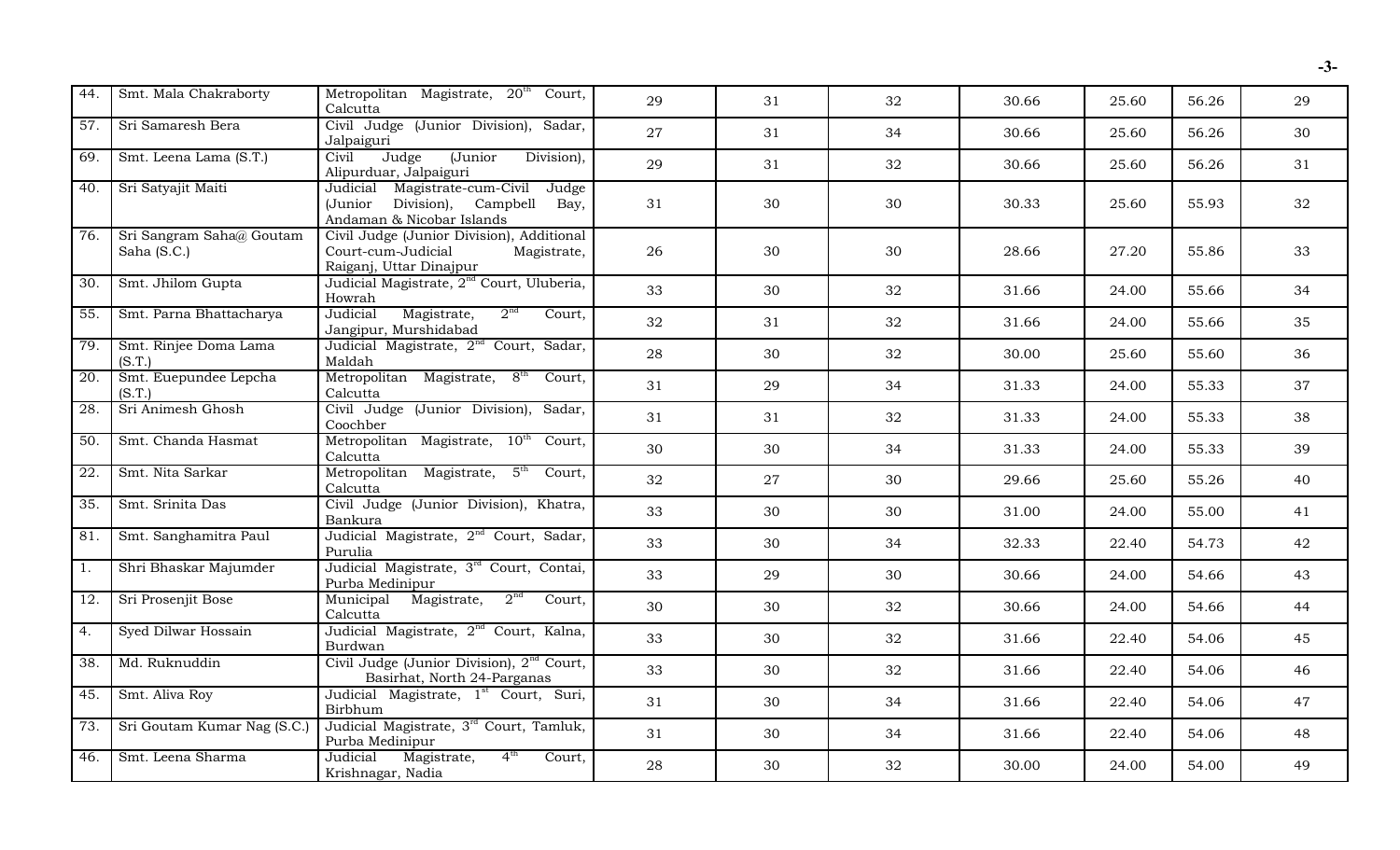| $\overline{5}$ .  | Sri Abhranil Neogi                | Civil Judge (Junior Division), 1 <sup>ST</sup> Court,<br>Sealdah, South 24-Parganas                       | 33 | 30 | 36 | 33.00 | 20.80 | 53.80 | 50 |
|-------------------|-----------------------------------|-----------------------------------------------------------------------------------------------------------|----|----|----|-------|-------|-------|----|
| 36.               | Sri Debasish Panja                | Metropolitan Magistrate, 15 <sup>th</sup> Court,<br>Calcutta                                              | 34 | 30 | 30 | 31.33 | 22.40 | 53.73 | 51 |
| 43.               | Smt. Arkabrati Neogi              | Metropolitan Magistrate, 19th Court,<br>Calcutta                                                          | 27 | 30 | 32 | 29.66 | 24.00 | 53.66 | 52 |
| 74.               | Smt. Neelam Sashi Kujur<br>(S.T.) | Judicial Magistrate, Nabadwip, Nadia                                                                      | 29 | 30 | 30 | 29.66 | 24.00 | 53.66 | 53 |
| 83.               | Smt. Dyuti Roy                    | Leave Reserve Officer, Burdwan                                                                            | 30 | 29 | 30 | 29.66 | 24.00 | 53.66 | 54 |
| $\overline{53}$ . | Sri Sunil Kumar Sharma            | Judicial Magistrate, 2 <sup>nd</sup> Court, Sadar,<br>Howrah                                              | 34 | 32 | 32 | 32.66 | 20.80 | 53.46 | 55 |
| 21.               | Sri Somak Das                     | Judicial Magistrate, 4 <sup>th</sup> Court, Sadar,<br>Burdwan                                             | 29 | 30 | 34 | 31.00 | 22.40 | 53.40 | 56 |
| $\overline{17}$ . | Sri Goutam Naskar (S.C.)          | Magistrate, $3^{rd}$ Court,<br>Municipal<br>Calcutta                                                      | 29 | 29 | 30 | 29.33 | 24.00 | 53.33 | 57 |
| $\overline{9}$ .  | Sri Indranil Ray                  | Judicial Magistrate,<br>$3^{rd}$<br>Court,<br>Serampore, Hooghly                                          | 32 | 30 | 30 | 30.66 | 22.40 | 53.06 | 58 |
| $\overline{39}$ . | Sri Kuntal Chatterjee             | Metropolitan Magistrate, 17 <sup>th</sup> Court,<br>Calcutta                                              | 30 | 27 | 30 | 29.00 | 24.00 | 53.00 | 59 |
| $\overline{24}$ . | Sri Jyotirmoy Bhattacharjee       | Metropolitan Magistrate, 22 <sup>nd</sup> Court,<br>Calcutta                                              | 34 | 30 | 32 | 32.00 | 20.80 | 52.80 | 60 |
| 16.               | Sri Madhusudan Pal (S.C.)         | Metropolitan Magistrate, 4 <sup>th</sup> Court,<br>Calcutta                                               | 30 | 31 | 30 | 30.33 | 22.40 | 52.73 | 61 |
| 58.               | Smt. Juin Dutta                   | Principal Magistrate, JJB, Howrah                                                                         | 27 | 30 | 34 | 30.33 | 22.40 | 52.73 | 62 |
| $\overline{64}$ . | Sri Girijananda Jana              | Public<br>Officer,<br>Vehicles<br>Law<br>Department, Calcutta                                             | 27 | 32 | 32 | 30.33 | 22.40 | 52.73 | 63 |
| $\overline{2}$ .  | Shri Rajkumar Naiya<br>(S.C.)     | Judicial Magistrate, 2 <sup>nd</sup> Addl. Court,<br>Basirhat, North 24-Parganas                          | 29 | 29 | 28 | 28.66 | 24.00 | 52.66 | 64 |
| 7.                | Sri Barun Roy (S.C.)              | Civil Judge (Junior Division)-cum-<br>Magistrate,<br>Judicial<br>Mayabunder,<br>Andaman & Nicobar Islands | 32 | 31 | 32 | 31.66 | 20.80 | 52.46 | 65 |
| 15.               | Smt. Eden Lamasaa (S.T.)          | Metropolitan Magistrate, 18 <sup>th</sup> Court,<br>Calcutta                                              | 32 | 30 | 28 | 30.00 | 22.40 | 52.40 | 66 |
| 48.               | Sri Sumitava Ghosh                | Metropolitan Magistrate, 21 <sup>st</sup> Court,<br>Calcutta                                              | 27 | 28 | 30 | 28.33 | 24.00 | 52.33 | 67 |
| 34.               | Sri Subhra Kanti Dhar             | Judicial Magistrate, 8 <sup>th</sup> Court, Alipore,<br>South 24-Parganas                                 | 31 | 31 | 32 | 31.33 | 20.80 | 52.13 | 68 |
| 82.               | Sri Koustuv Mukhopadhyay          | Judicial Magistrate, 4 <sup>th</sup> Court, Katwa,<br>Burdwan                                             | 32 | 30 | 32 | 31.33 | 20.80 | 52.13 | 69 |
| 56.               | Sri Smarajit Roy                  | Judicial Magistrate, 2 <sup>nd</sup> Court, Sealdah,<br>South 24-Parganas                                 | 26 | 30 | 32 | 29.33 | 22.40 | 51.73 | 70 |